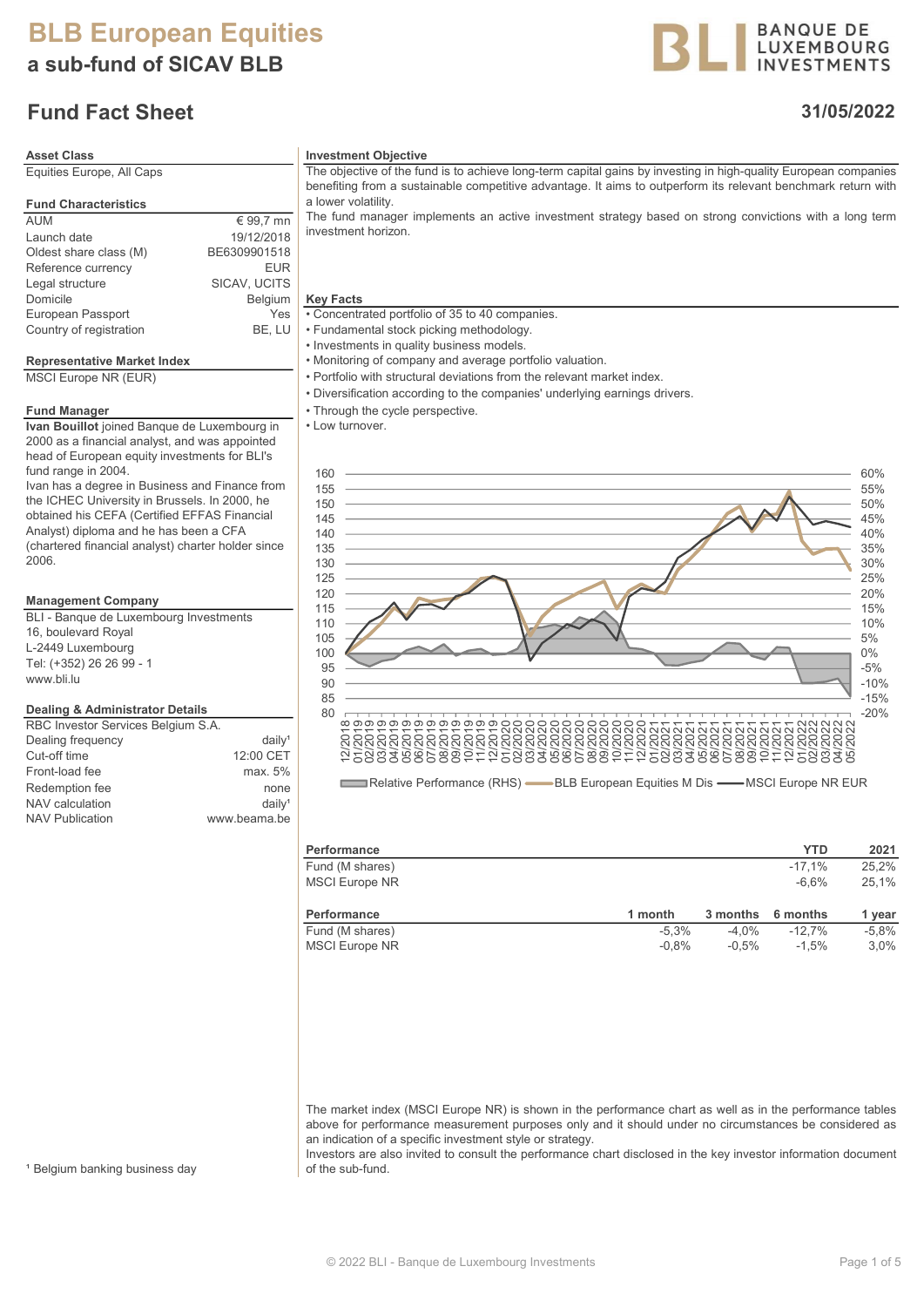# BLB European Equities a sub-fund of SICAV BLB

# Current Portfolio



31/05/2022

Casin

Cash

Cash



| Investor<br>Type | Share<br>class | <b>Eligibility</b><br><b>Restrictions</b> | Clean<br><b>Share</b> | <b>Minimum</b><br>Investment | <b>Currency</b> | Income | Mgmt fee | On-going<br>Charges | <b>SRRI</b> | <b>ISIN</b>  |
|------------------|----------------|-------------------------------------------|-----------------------|------------------------------|-----------------|--------|----------|---------------------|-------------|--------------|
| Retail           | D              | Yes                                       | No                    | None                         | EUR             | Dis    | .25%     | 1.24%               |             | BE6309902524 |
| Retail           | М              | Yes                                       | Yes                   | None                         | EUR             | Dis    | 0.85%    | 1.12%               |             | BE6309901518 |
| Institutional    |                | Yes                                       | No                    | None                         | EUR             | Dis    | 0.85%    | $1.10\%$            |             | BE6309900502 |
| Institutional    | D              | Yes                                       | No                    | EUR 10 mn.                   | <b>EUR</b>      | Dis    | 0.70%    | 0.88%               |             | BE6309899498 |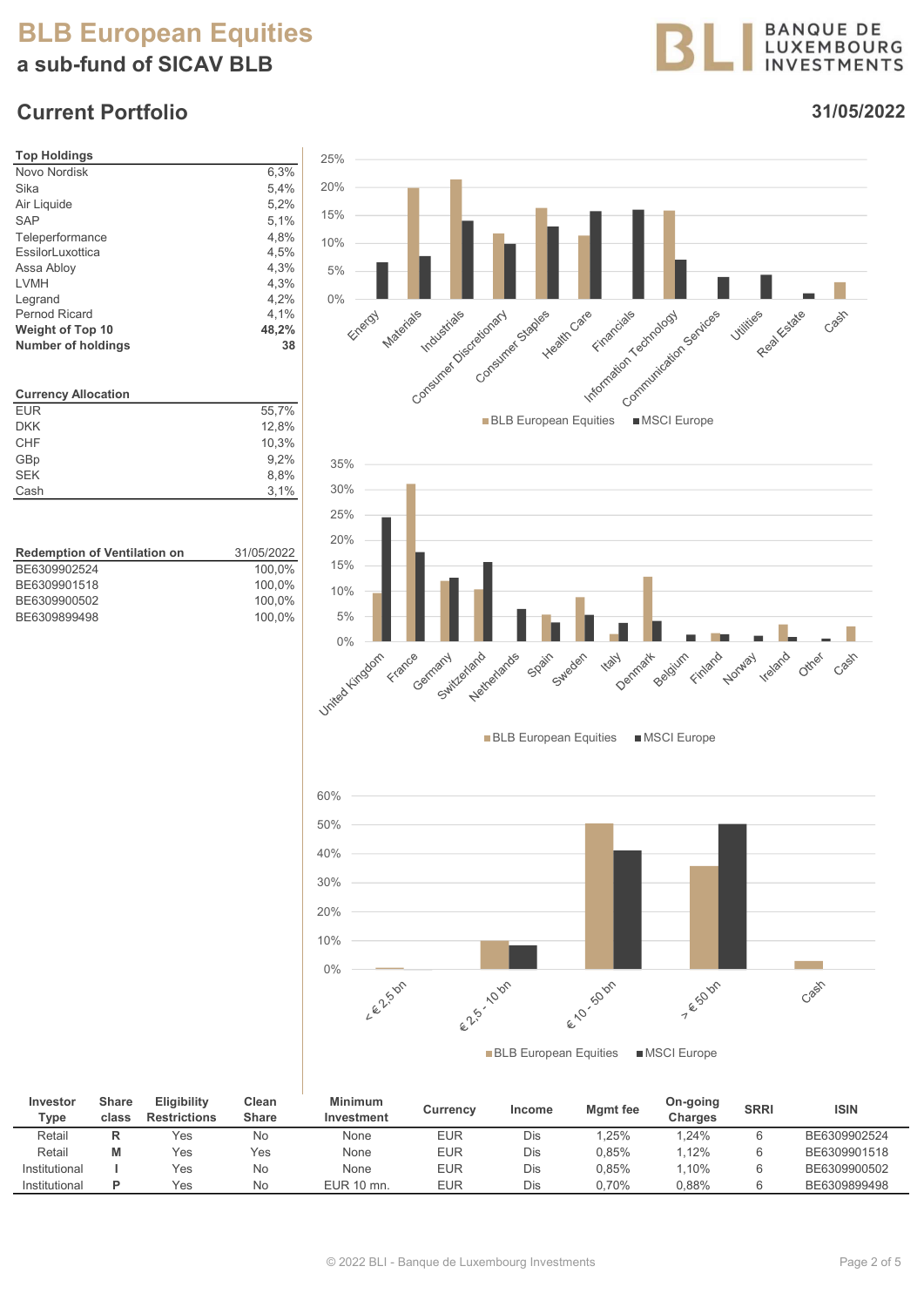a sub-fund of SICAV BLB



### Management Report 31/05/2022

European equities ended May slightly lower, down 0.78%. In terms of sectors, there was a significant sector rotation, with the MSCI Europe Value index up 1.87% and the MSCI Europe Quality index down 3.84%. The market was driven higher by energy, banks, automotive and telecoms, while healthcare, industrials, consumer and media were down. The principal macroeconomic risks, the war in Ukraine, monetary policy tightening due to soaring inflation, and Covid restrictions in China dominated investor concerns, reducing catalysts for a change in sentiment. In Europe, with inflation at 9% in the UK and 8% in Germany, the Bank of England raised the UK base rate to 1.00% and the European Central Bank clarified its stance by indicating that a first rate hike was likely in July, as well as an end to asset purchases early in the third quarter of 2022, and an exit from negative interest rates by the end of the third quarter 2022.

The NAV of BLB European Equities was down 5.30% in May, weakened by the underperformance of many positions. The biggest detractors from the monthly performance were Sika, Teleperformance, Croda, Novozymes and Novo Nordisk. Novozymes reported good results and raised its business outlook for 2022.Novo Nordisk fell following FDA approval for a diabetes drug manufactured by its rival Eli Lilly. The main contributors to performance were less expensively valued positions such as Grifols, TeamViewer, Netcompany, Kone and Air Liquide.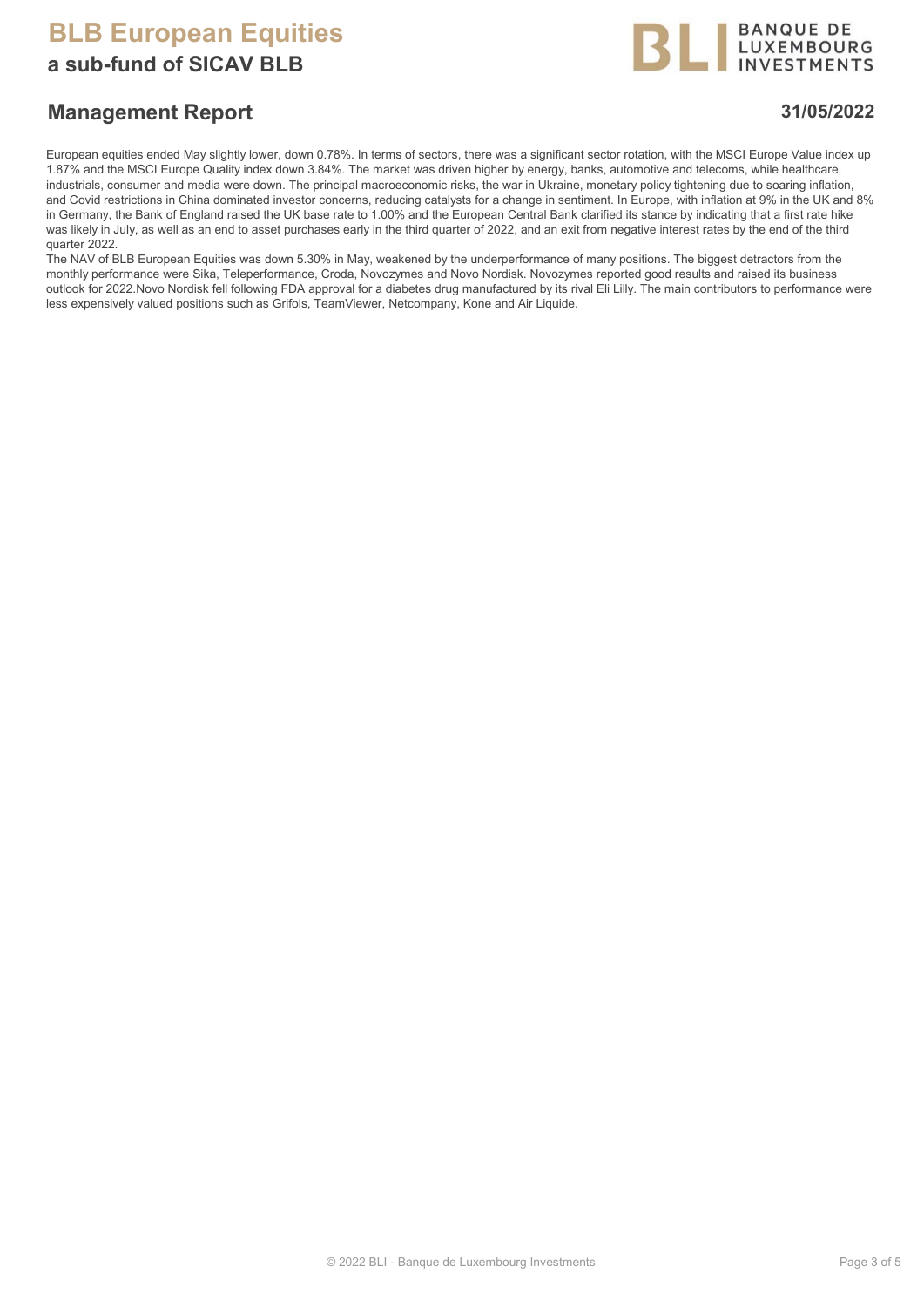a sub-fund of SICAV BLB

### Investment Approach



#### Investment Principles

#### Limit investment losses

The value of an investment that has lost 50% must double to recover incurred losses Avoiding losses is more important than generating extraordinary gains

#### Control company specific risk

Risks arise when the parameters of an investment are not properly understood We avoid investing in companies we do not fully understand

#### Valuation monitoring

The price paid for an investment determines its potential return We monitor the margin of safety to minimize the likelihood of suffering losses on our investments

#### Consideration of an entire market cycle

Foregoing part of potential gains in strongly rising markets pays dividends in falling markets Our objective is to outperform the relevant benchmark through an entire market cycle.

#### Benchmark agnostic

The market reference is solely used for performance measurement principles Owing to the active investment approach of our portfolio management, the portfolio structure deviates strongly from that of the benchmark.

#### Equity Investment Approach: Business-Like Investing

We consider an equity investment as a long-term participation in a business. The companies we target enjoy a sustainable competitive advantage that differentiates them from their competitors. They need to show an attractive return profile and generate high and consistent levels of free cash-flow.

#### **Quality**

In the first step of our investment process, we perform an in-depth review of the targeted company's business model in order to identify its competitive advantage. Differentiation through a competitive advantage creates entry barriers against competitors and enables a company to better execute its strategy. In the second step we analyse whether the competitive advantage translates into high ROCE and whether the company generates consistent cash-flow. We analyse the maintenance capex requirements of the targeted companies to make sure that the generated cash-flow is not absorbed by investments needs to sustain its current business operations. We emphasize the analysis of the balance sheet and look for companies with a low level of gearing through the cycle. In the third step, we analyse how the targeted company has used and will use its capital. The company's management faces the following options: investment in current business activities, development of new activities, takeovers, dividend payments, stock buybacks or debt repayments. Only companies that meet our investment criteria are considered for inclusion into our portfolios, which may lead to significant deviations from the market benchmarks.

#### Valuation

Investments may lead to important capital losses if the price paid for the investment is too high. To avoid this pitfall, we derive a fair value for each targeted company prior to investing. This fair value is based on the company's normalised free cash-flow and serves as reference point for our buy and sell discipline. We invest in a company, when its stock price offers the most attractive margin of safety, taking into account its development prospects.

#### Portfolio characteristics

BLB European Equities invests in a focused selection of European companies. Targeted companies are typically among the top-3 in their respective markets and offer favourable development prospects. We construct a concentrated portfolio of approximately 35 positions, which allows us to have a good handle of each individual investment, to express our convictions and to minimise errors. Our investment process singles out companies that stand out against their competitors - through an added value product or service, through a good corporate strategy and production process, which underscores high levels of profitability and a healthy financial situation. Portfolio candidates need to enjoy favourable sales growth and / or margin progression prospects. Our investment choices lead to significant and structural deviations from the fund's relevant market (MSCI Europe NR). We do not invest in all sectors that are represented in the market index. We identify most investment opportunities in the consumer, industrial, health care, chemical and technology sectors. Conversely, there are sectors like financials, utilities or telecom, where we find few - if any - companies that meet our investment criteria. The fund's geographical focus is biased towards Switzerland, Germany, France, Sweden, Denmark and the UK. In terms of market capitalisations, 3/4 of the portfolio are usually invested in companies with a market cap between  $\epsilon$  2 and 50 bn.

Our investment strategy has a long-term orientation: our investment cases are constructed with a 3 to 5-year investment horizon. When implementing our bottom-up investment strategy, we do not consider any short term macroeconomic views. Owing to this approach, portfolio turnover rate is low: 25% annual turnover rate is to be expected on average. When making an investment, we are wary of valuation levels of each individual company: at investment, the market price needs to offer a discount against the company's fair value (margin of safety). The average valuation level of the portfolio is also closely monitored. Portfolio construction rests on three main pillars: the stable core portfolio consists of well-established companies. It is complemented by pockets consisting of growth franchises (focus on growth prospects) and of special situations (focus on turnaround of fundamentals). The portfolio structure is the outcome of individual bottom-up investment opportunities without consideration of the fund's relevant benchmark structure. The weight given to each security in the portfolio is a function of their valuation level, stock liquidity and our level of conviction in the investment thesis. We are mindful of a sound diversification of the portfolio in terms of the earnings drivers of each company.

We don't implement market or currency hedging strategies in the portfolio and the portfolio is fully invested.